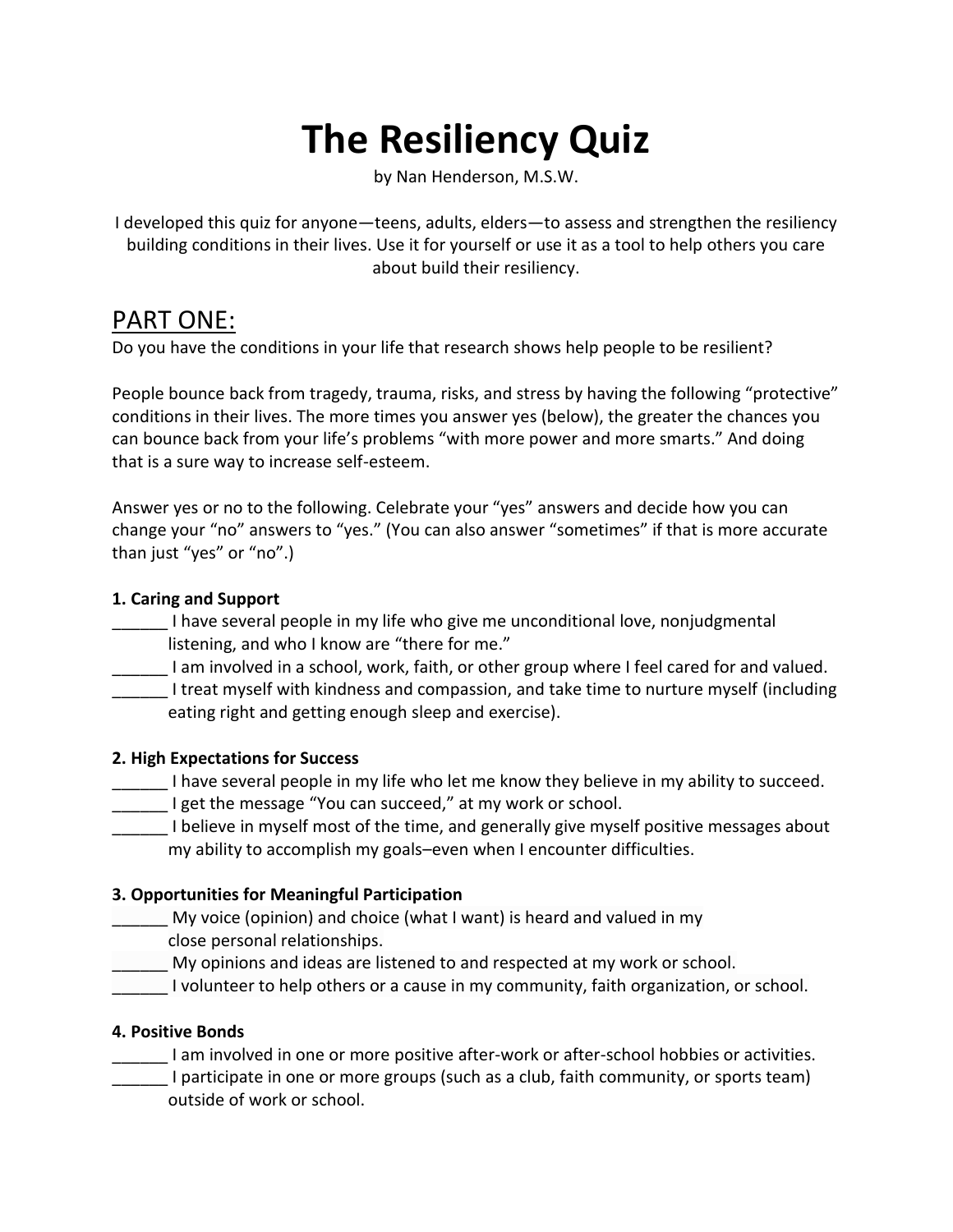I feel "close to" most people at my work or school.

#### **5. Clear and Consistent Boundaries**

Most of my relationships with friends and family members have clear, healthy boundaries (which include mutual respect, personal autonomy, and each person in the relationship both giving and receiving).

I experience clear, consistent expectations and rules at my work or in my school.

I set and maintain healthy boundaries for myself by standing up for myself, not letting others take advantage of me, and saying "no" when I need to.

#### **6. Life Skills**

\_\_\_\_\_\_I have (and use) good listening, honest communication, and healthy conflict resolution skills.

I have the training and skills I need to do my job well, or all the skills I need to do well in school.

I know how to set a goal and take the steps to achieve it.



# **The Resiliency Wheel**

### PART TWO:

People also successfully overcome life difficulties by drawing upon internal qualities that research has shown are particularly helpful when encountering a crisis, major stressor, or trauma.

The following list can be thought of as a "personal resiliency builder" menu. No one has everything on this list. When "the going gets tough" you probably have three or four of these qualities that you use most naturally and most often. It is helpful to know which are your